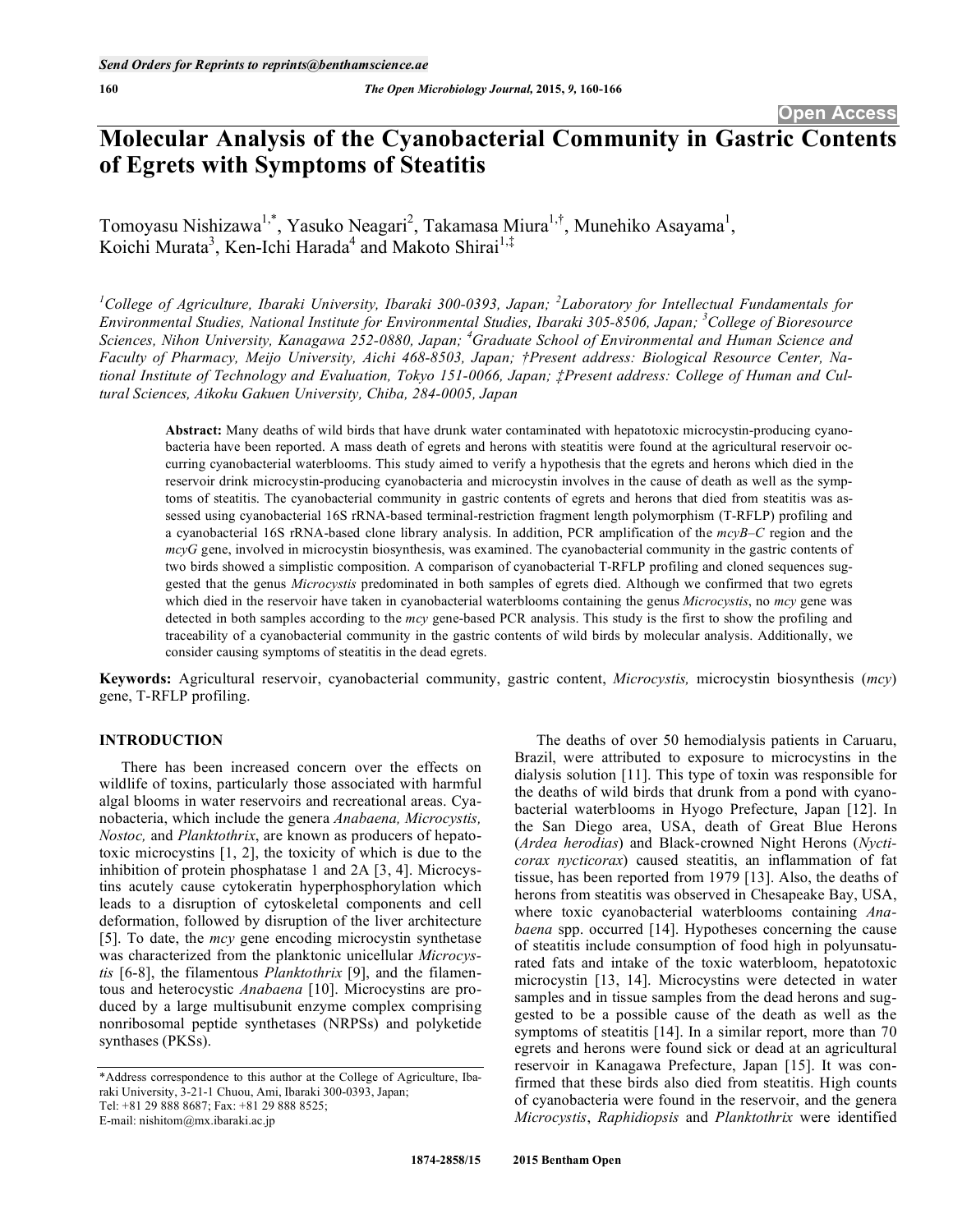from cell and colony morphology. However, no microcystin was detected in the reservoir's water or the livers of the dead birds [15]. To verify that toxic cyanobacteria is responsible for the cause of death, it is necessary to reveal whether egrets and herons which died in the reservoir drunk the cyanobacterial waterblooms containing microcystin-producer.

Molecular methods such as 16S rRNA-based terminal restriction fragment length polymorphism (T-RFLP) [16, 17] have been utilized to assess the dominant microbes in environmental samples using an automated DNA sequencer with quenching-fluorescence-labeling fragments [18-20]. T-RFLP profiling has become a valuable technique in microbial ecology and can be performed quickly and easily with a high resolution that allows even related strains of bacteria to be differentiated [21-25]. The genetic characterization of cyanobacterial strains has been performed using a bacterial 16S rRNA-based amplified rDNA restriction analysis (ARDRA) [26]. Generally, the 16S rRNA sequence or 16S-23S rRNA internal transcribed spacer sequence (16S-23S ITS) is utilized to classify *Microcystis* species [27]. Additionally, Nübel *et al.* [28] provided cyanobacterial specific primers for the selective retrieval of cyanobacterial ARDRA data from an environmental sample. The cyanobacterial primers were used for the identification, typing, and monitoring of cyanobacteria in freshwater reservoirs [29].

The objective of this study was to characterize the cyanobacterial community in the gastric contents of dead egrets. To assess the cyanobacterial community structure, cyanobacterial 16S rRNA-based T-RFLP profiling as well as a clone library analysis was performed. Moreover, to examine whether toxic cyanobacteria exist in the gastric contents, PCR amplification of the *mcy* gene was carried out.

# **MATERIALS AND METHODS**

# **Collection of Samples and Cyanobacterial Strains**

The agricultural reservoir was located in Yokosuka, Kanagawa Prefecture, Japan (35°12' N, 139°37' E). Many egrets and herons were died in biotope which is installed in the center of the reservoir. Deep frozen gastric contents of egrets and herons were provided by the National Institute for Environmental Studies (NIES, Tsukuba, Japan) (Table **1**).

Six samples of the gastric contents were stored at -80°C until DNA was extracted. *Microcystis aeruginosa* NIES-87 was obtained from NIES. *M. aeruginosa* strains B-19 and K-139 were isolated from Lake Kasumigaura in Ibaraki Prefecture, Japan [6]. Strains were grown in CB medium at  $30^{\circ}$ C with continuous illumination under fluorescent (cool white) lights  $(35 \text{ µmol/m}^2/\text{s})$  [30].

# **DNA Extraction and Manipulation**

Total cyanobacterial DNA was isolated from cells grown to the late logarithmic phase using a previously described procedure [6]. The samples of gastric content (0.5 g wet weight) cryopreserved for one year and a half were washed with TES buffer (0.05 M Tris-HC1, 0.1 M NaC1, 0.05 M EDTA; pH 8.0) and resuspended in 0.5 ml of SET buffer (0.05 M Tris-HCl, 0.05 M EDTA, 25% [wt/vol] sucrose; pH 8.0). Lysozyme treatment was performed on ice for 5 hours. Total DNA was isolated as described previously [6].

# **Amplification of the Bacterial and Cyanobacterial 16S rRNA Genes**

The bacterial 16S rRNA gene in extracted DNA  $(0.1 \mu g)$ was amplified using the forward primer bac10F and reverse primer bac1492R [20], and PCR amplification was performed as described previously [20]. The cyanobacterial 16S rRNA gene in extracted DNA  $(0.1 \mu g)$  was amplified using the forward primer CYA106f (5'-CGGACGGGTGAG TAACGCGTGA-3') [28] and reverse primer CYA792r (5'- TCCCCTAGCTTTCGTCCC-3') following the MiCA3 program [31]. The reaction was performed in a Takara PCR Thermal Cycler Personal (Takara Bio, Otsu, Japan) with Takara Ex *Taq* polymerase (Takara Bio) under the following conditions: 2 min at 95°C, followed by a cycle of 95°C (30 s),  $54^{\circ}$ C (45 s), and  $72^{\circ}$ C (90 s) and a final extension for 5 min at  $72^{\circ}$ C. To avoid PCR bias [32] and the heteroduplexform of 16S rRNA [33], the number of amplification cycles was fixed at twenty-two in KS2P and KS4P samples. The cyanobacterial 16S rRNA gene PCR amplicon was observed at approximately 650-bp on the agarose gels. To construct the clone library, the amplicon of the cyanobacterial 16S rRNA gene region was ligated into the pGEM-T-easy cloning vector (Promega, Madison, WI) and ligation products

**Table 1. Summary of DNA extraction and PCR amplification from gastric contents.** 

| Sample name | Sampling data | <b>Species</b>       | <b>DNA</b> extraction | <b>PCR</b> amplification <sup><i>a</i></sup> |
|-------------|---------------|----------------------|-----------------------|----------------------------------------------|
| KS1P        | 11 Oct. 2008  | Mesophoyx intermedia | n.a.                  | n.t.                                         |
| KS2P        | 11 Oct. 2008  | Ardea alba           | $^{+}$                | $^{+}$                                       |
| KS3P        | 13 Oct. 2008  | M. intermedia        | n.a.                  | n.t.                                         |
| KS4P        | 19 Oct. 2008  | A. alba              | $^{+}$                | $^{+}$                                       |
| KS5P        | 19 Oct. 2008  | Nyticorax nycticorax | n.a.                  | n.t.                                         |
| KS6P        | 19 Oct. 2008  | N. nycticorax        | n.a.                  | n.t.                                         |

*<sup>a</sup>* Bacterial 16S rRNA gene region was amplified.

n.a., not available.

n.t., not tested.

+, positive.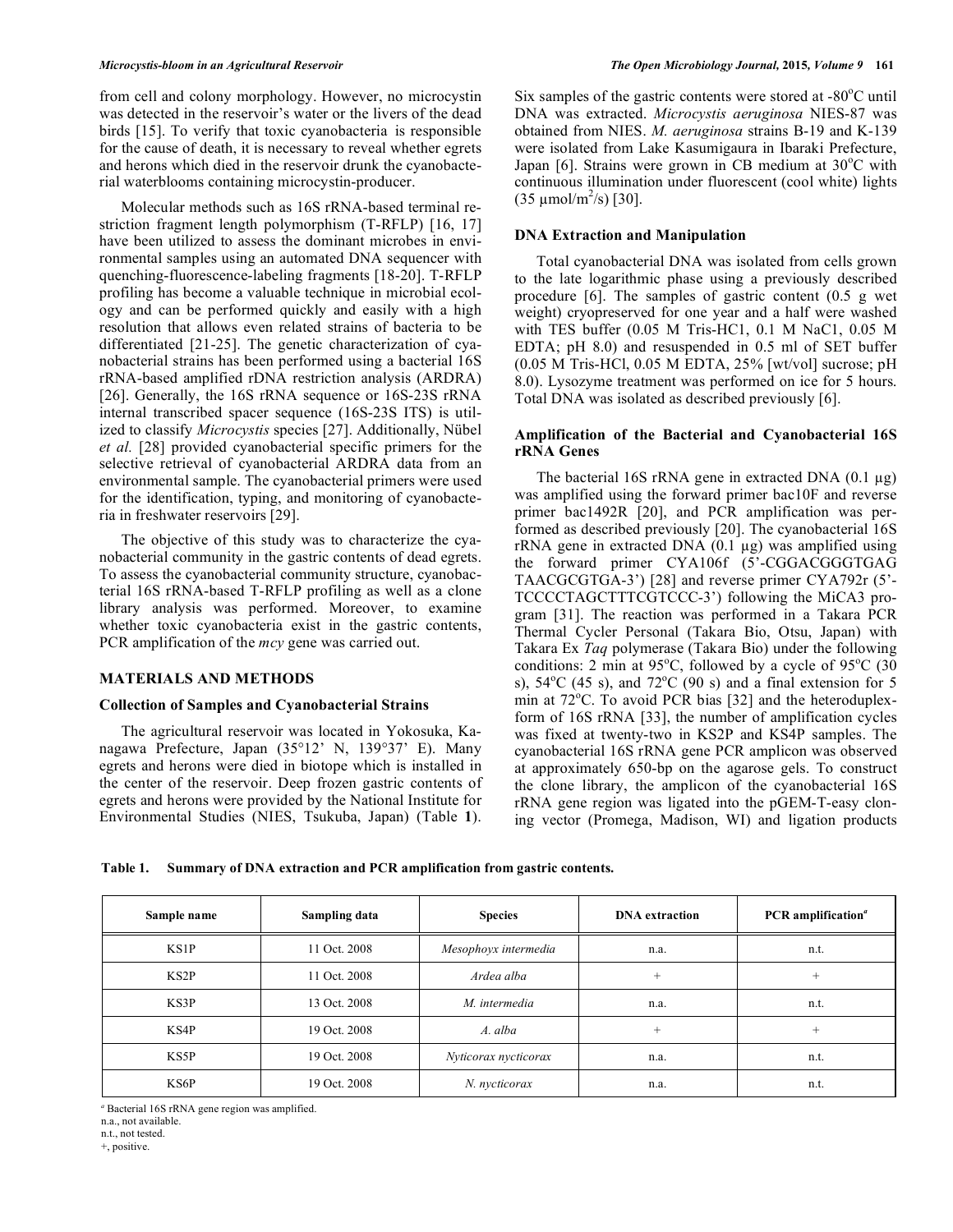were transformed into *Escherichia coli* DH5αMCR (Cosmo Bio, Tokyo, Japan) as described previously [18]. PCR products were resolved on 1% agarose gels in Tris-Boreate-EDTA (TBE) buffer.

# **T-RFLP Profiling**

The cyanobacterial 16S rRNA gene in the extracted DNA was amplified using CYA106f (see the above section for the nucleotide sequence) and QCYA792r (5'-CTCCCCTAGCT TTCGTCCC-3'). The 5'-end fluorescence-labeled primer [34], QCYA792r, was purchased from Nippon Steel & Sumikin Eco-Tech Crop., Ltd. (Tsukuba, Japan). The PCR mixture (30  $\mu$ I) was prepared by combining 0.1-0.01  $\mu$ g of template-extracted DNA,  $1.0 \mu l$  of 10 pmol/ $\mu l$  primers, Takara Ex *Taq* polymerase, dNTPs, and 3.0 µl of optimized 10fold Ex buffer (Takara Bio) in a PCR thermal cycler. The PCR of the 16S rRNA gene for T-RFLP profiling was carried out under the following conditions:  $1 \text{ min}$  at 95 $\textdegree$ C, followed by 95<sup>o</sup>C (30 s), 54<sup>o</sup>C (45 s), and 65<sup>o</sup>C (90 s).

The PCR-based DNA fragment analysis by T-RFLP was performed as described previously [35]. The purified T-RF DNA was mixed with 15  $\mu$ l of Hi-Di formamide and 0.1  $\mu$ l of DNA standard LIZ® 500 (Applied Biosystems) for standardization. The precise lengths of terminal restriction fragments (T-RFs) from the amplified fragments were determined on PE Applied Biosystems Automated DNA Sequencer (model 3130*xl*) (Applied Biosystems, Foster, CA). The lengths of fluorescently labeled T-RFs were determined by comparison with internal standards using GeneMapper (version 3.7) software (Applied Biosystems). T-RFLP profiling of the cyanobacterial community structure in samples were obtained with peaks ranging from 0 to 700 bases. The definition of the T-RFs were peaks with a fluorescence threshold of more than 30.

# **DNA Sequencing and Computer Analysis**

Nucleotide sequences were determined with 3130*xl* DNA sequencer (Applied Biosystems) and DNA sequencing reactions were carried out using a BigDye™ Terminator Cycle Sequencing Ready Reaction Kit (Applied Biosystems) according to the protocol of the manufacturer. The doublestranded DNA sequences were assembled and analyzed using Genetyx (version 11.0) and Genetyx-ATSQ (version 4.0) software (Genetyx Co., Tokyo, Japan), respectively. Similarity to DNA sequences retrieved from the DDBJ/EMBL/GenBank databases using BLAST.

### **PCR Amplification of the** *mcyG* **Gene and Non-Coding Region**

To amplify the *mcyG* gene, which is involved in the biosynthesis of Adda (3-amino-9-methoxy-2,6,8-trimethyl-10 phenyldeca-4,6-dienoic acid) in microcystin [7], the primers 5'-McyG12AT and 3'-McyG12AT [36] and  $0.1$ -0.01 µg of template-extracted DNA were used. The reaction was performed in a PCR thermal cycler. For the amplification, Takara LA *Taq* polymerase (Takara Bio) was used. The reaction was performed under the following conditions: 3 min at 95<sup>o</sup>C, followed by 5 cycles of 95<sup>o</sup>C (30 s), 54<sup>o</sup>C (45 s), and 72<sup>o</sup>C (90 s), and then 30 cycles of 95<sup>o</sup>C (30 s), 60<sup>o</sup>C (30 s), and  $72^{\circ}$ C (90 s) and a final extension for 3 min at  $72^{\circ}$ C. To generate the amplicon between the *mcyB* and *mcyC* genes, primers sets were used as described previously [6, 37]. To generate the amplicon of the non-coding region between the *dnaN* and *uma1* genes and between the *hypX* and *uma1* genes, primers set were used and the *dnaN*-*uma1* region and the *hypX*-*uma1* region were amplified as described previously [37]. For positive controls of PCR amplification, microcystin-producing *M. aeruginosa* K-139, and non-*mcy*possessing *M. aeruginosa* strains, B-19 (for amplification of the *dnaN*-*uma1* region) and NIES-87 (for the *hypX*-*uma1* region), were used. These PCR products were resolved on 1% and 1.5% agarose gels in TBE buffer.

#### **Sequence Accession Numbers**

All cloned sequences in this study were deposited in the DNA Database of Japan (DDBJ) under accession numbers AB689760 to AB689772.

#### **RESULTS AND DISCUSSION**

As the gastric contents of egrets and herons died have been cryopreserved in the NIES, molecular analysis may reveal the existence of toxic cyanobacteria. In this study, we succeeded in extracting gastric content DNA from two (KS2P and KS4P) of six deep frozen samples (Table **1**). The PCR amplification for the bacterial 16S rRNA gene was confirmed in the KS2P and KS4P samples (Table **1**). In the KS1P, KS3P, KS5P, and KS6P samples, there were almost no gastric contents since it became weak and was not able to have diets [15]. In addition, quite slightly DNA extracted was fragmented finely and PCR amplification was impossible. The DNA samples, KS2P and KS4P, were used for subsequent analyses.

To examine the principle structure of the cyanobacterial community in the DNA samples of gastric content, 16S rRNA-based T-RFLP profiling was performed. A relative peak height of over 0.1 was observed in *Hae*III-digested T-RFLP profiling (Fig. **1**): 419.4-base (KS2P) and 419.3-base (KS4P) experimental T-RFs  $(T-RFs_{exp})$  were mainly detected. The cyanobacterial community in both the gastric contents of the birds had a simplistic composition. To identify the dominant T-RF<sub>exp</sub>, a cyanobacterial 16S rRNA-based clone library of gastric content was analyzed. A total of 13 clones were sequenced and taxonomic classification was carried out with the BLAST tool of the NCBI-nr database. Most of the cloned sequences from gastric content were closely related to the genus *Microcystis*, while clone KS2-4 was classified into the genus *Anabaena* (Table **2**). The sequence of clone KS2-7 was identical with those of KS4-7 and KS4-18, suggesting that the two egrets have taken the same diets containing *Microcystis*. On the other hand, the *in silico* T-RF of the cyanobacterial 16S rRNA gene's cloned sequence  $(T-RF_{seq})$  was also used for comparison as shown in Table **2**. The dominant *Hae*III-digested T-RFexps of KS2P and KS4P were mostly consistent with the *Hae*III 421-base T-RF<sub>seq</sub> of those clones, respectively, except for clone KS2-4. These results indicated that *Microcystis* is the dominant genus in the gastric contents of the egrets died. The wild birds had been seen drinking water from the reservoir where the planktonic *Microcystis*-blooms were observed [15], indicating that the two egrets died may drink the reservoir's water.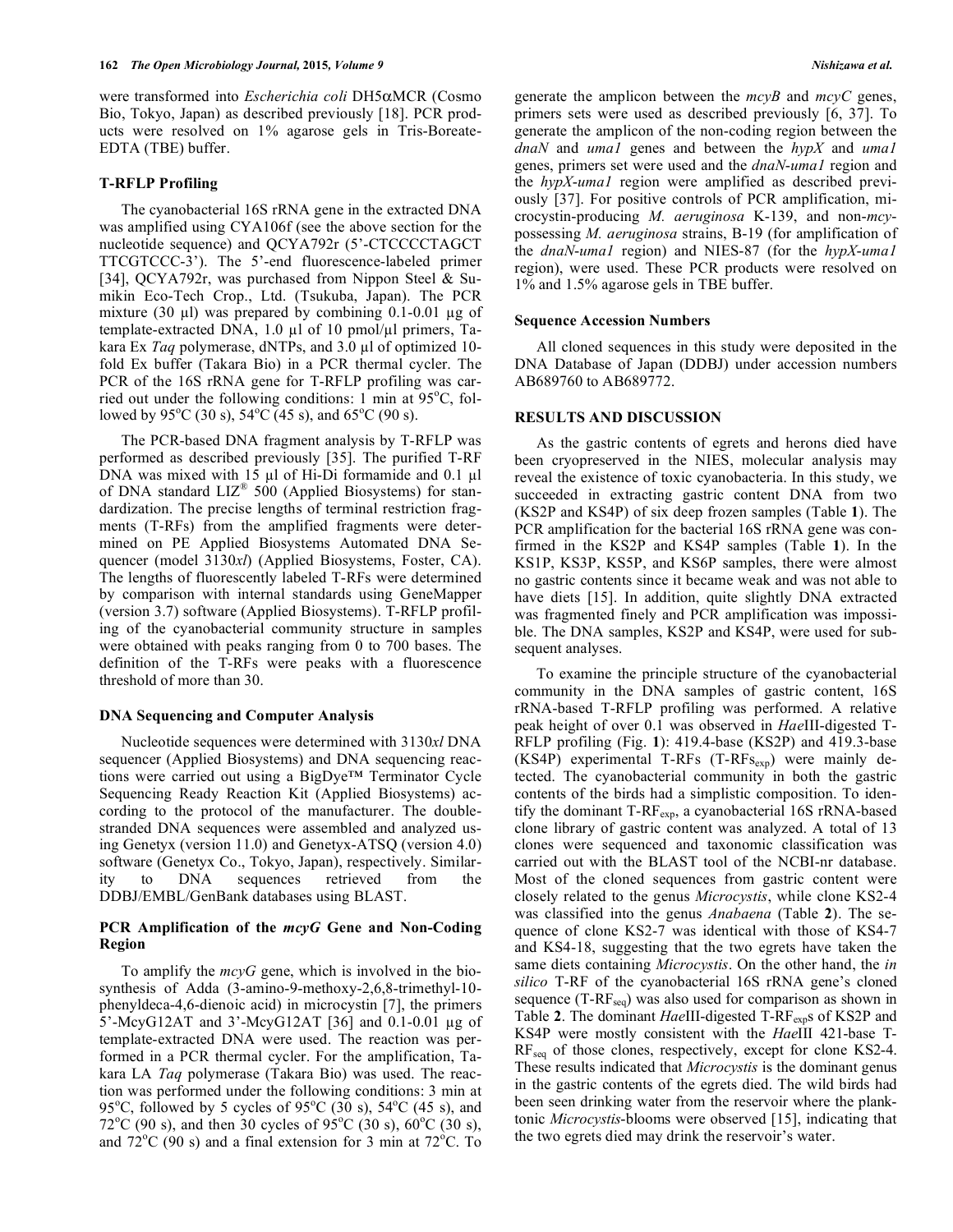

**Fig. (1).** T-RFLP profiling of the cyanobacterial 16S rRNA gene amplified as template total DNA of the gastric content of dead egrets. KS2P (**A**) and KS4P (**B**) were used for PCR amplification. *Hae*III was used for digestion. The *x*-axis indicates the terminal restriction fragment length (bases) between 0 and 700 bases, and the *y*-axis represents the relative height of the peak. The highest peak was calculated as 1. A relative height of over 0.1 showed the T-RF length.

The deaths of wild herons in an area of Chesapeake Bay containing harmful algal blooms and toxic cyanobacteria suggested the involvement of a cyanobacterial toxin (microcystin) [14]. Cyanobacterial waterblooms were observed at the surface of the agricultural reservoir where egrets and herons died in Sep. and Oct. 2008, but microcystin was not detected by instrumental analysis (high-performance liquid chromatography, HPLC) from the reservoir's water on Oct. 2008 and egrets and herons died [15]. To date, no toxic strains of the genus *Microcystis* have been investigated in relation to the microcystin biosynthesis (*mcy*) gene. Although a highly conserved gene organization of the *mcyABC* and *mcyDEFGHIJ* operons in microcystin-producing *Microcystis* strains were revealed [36-38], no correlation between possession of the *mcy* gene and the phylogeny of 16S-23S ITS in domestic *Microcystis* isolates was observed [36, 37]. It was also found that the *mcy* gene cluster invariably is arranged between *dnaN* and *uma1* in *mcy*-possessing *Microcystis,* whereas *dnaN*–*uma1* and *hypX*–*uma1* are aligned in non-*mcy*-possessing *Microcystis* [37]. Therefore, PCR amplification of *mcy* was performed using the DNA samples KS2P and KS4P in order to verify the presence of *mcy*possessing *Microcystis*. The region amplified was selected so as to target the region between the 3'-end of the *mcyB* gene and 5'-end of the *mcyC* gene (*mcyB*-*C*) [6] and the NRPS module of *mcyG*, which is involved in the biosynthesis of a starter unit, Adda (3-amino-9-methoxy-2,6,8-trimethyl-10 phenyldeca-4,6-dienoic acid), in microcystin [7]. In contrast, to detect microcystin non-producing *Microcystis*, amplification of the non-coding region between *dnaN* and *uma1* and between *hypX* and *uma1* was conducted as described by Noguchi *et al.* [36]. According to the PCR analyses of these regions in each gene, no PCR amplicon of *mcyG*, *mcyB*-*C* region, and its non-cording region was observed in KS2P and KS4P (Fig. **2**), indicating that an unknown non-*mcy*possessing *Microcystis* was present in the gastric content of the egrets which died.

**Table 2. Detected T-RF sizes based on cyanobacterial T-RFLP profiling and** *in silico* **T-RF of the cyanobacterial 16S rRNA gene's cloned sequence.** 

| Method <sup>a</sup> | Sample/Clone     | Length (bp) | <i>HaeIII-T-RFs (bp)</i> | Identity $(\% )$ | <b>Closest sequence [Accession number]</b> |
|---------------------|------------------|-------------|--------------------------|------------------|--------------------------------------------|
| T-RFLP              | KS2P             |             | 419.4                    |                  |                                            |
|                     | KS4P             |             | 419.3                    |                  |                                            |
| C.L.                | $KS2-1$          | 634         | 421                      | 99               | M. aeruginosa LMECYA 188 [EU078506]        |
|                     | $KS2-4$          | 635         | 33                       | 98               | A. circinalis LMECYA 123 [EU078519]        |
|                     | $KS2-6$          | 634         | 421                      | 99               | M. aeruginosa LMECYA 91B [EU078497]        |
|                     | KS2-7, KS4-7, 18 | 634         | 421                      | 99               | M. aeruginosa LMECYA 110 [EU078499]        |
|                     | KS2-10, KS4-8    | 634         | 421                      | 99               | M. aeruginosa LMECYA 151 [EU078502]        |
|                     | KS2-12           | 634         | 421                      | 99               | M. aeruginosa LMECYA 29 [EU078489]         |
|                     | KS4-1            | 634         | 421                      | 99               | M. novacekii BC18 [AB035551]               |
|                     | KS4-6            | 634         | 421                      | 99               | M. aeruginosa NIES-843 [AP009552]          |
|                     | KS4-14           | 634         | 421                      | 100              | M. aeruginosa LMECYA 110                   |
|                     | KS4-19           | 634         | 421                      | 99               | M. aeruginosa LMECYA 142 [EU078501]        |

*a* In T-RFLP profiling, the primers used were CYA106f and QCYA792r. For the clone library analysis, the primers used were CYA106f and CYA792r. C.L., clone library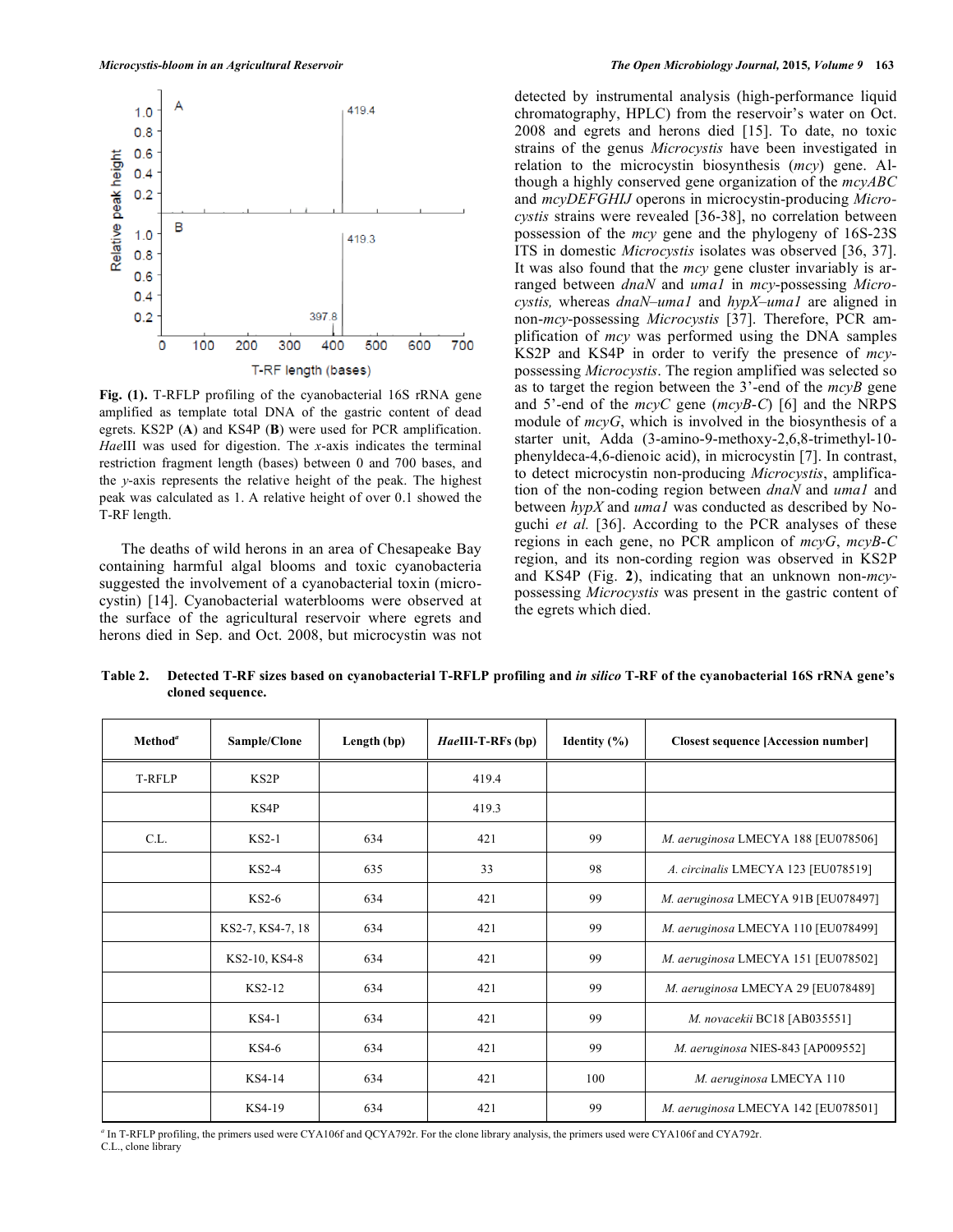#### **164** *The Open Microbiology Journal,* **2015***, Volume 9 Nishizawa et al.*



Fig. (2). Detection of PCR amplicons by agarose gel electrophoresis. M, Marker; K-139, *M. aeruginosa* K-139; B-19, *M. aeruginosa* B-19; NIES-87, *M. aeruginosa* NIES-87.

Sudden appearance of toxic cyanobacteria breaks out in waterbodies. Dynamics of toxic *Microcystis* population in lake observed temporal changes on the seasonal variability [39]. There has been no report that the wild birds died in the pond in Nishinomiya, Hyogo prefecture, since 1995. Similarly, no deaths of wild birds have been reported since 2008 even though cyanobacterial waterblooms consisting mainly of *Microcystis* were observed in the reservoir. Many deaths of egrets and herons which causes with the incidence of steatitis have been reported in USA to date. It was suggested that oxidized polyunsaturated fatty acids and toxic cyanobacteria are a possible cause of steatitis [14, 40]. Rattner and McGowan [14] reported that microcystins were detected in water samples in Chesapeake Bay and in tissue samples of dead herons, and speculated that microcystins were responsible for the death from steatitis of wild birds. However, microcystins have not yet been proved to cause steatitis. Neagari *et al.* [15] reported that no common food items affected with steatitis find in dead egrets and herons in the reservoir because their stomachs were mostly empty, and observed that focal necroses found in liver sections of egret with steatitis. Acute toxic deaths occurred within 3 hours when a fatal dose of microcystin were intraperitoneally (i.p.) injected into mouse [41, 42]. The liver of the mouse which died hypertrophied by bleeding, and a necrosis of the liver has occurred with disruption of the architecture of the hepatic cord. Yoshida *et al.* [43] reported that median lethal dose  $(LD_{50})$  of the orally given microcystin estimated is 167 times higher than the i.p.  $LD_{50}$  value. Orally administrated microcystin caused primarily hepatocellular injuries with necrosis [43]. Therefore, it is seemed that microcystin is a possible cause of necroses in the egret with steatitis. Pathologic finding of liver sections in the egret died, does not indicate the acute toxicity by microcystin. To our knowledge, no chronic toxicity by microcystin has been reported. Moreover, microcystins inhibit the protein phosphatase 1 and 2A and act as tumor promoters in human liver [4, 44]. Extracted microcystinproducing *Microcystis* cells are capable of eliciting a production of interleukin-1 (IL-1) [41] and tumor necrosis factor alpha (TNF- $\alpha$ ) [42]. Additionally, a delayed hypersensitivity reaction occurs by extracted non-toxic *Microcystis* cells [45]. *Microcystis* produce small peptides containing novel nonprotein amino acids are synthesized by NRPS: the NRPS gene clusters are responsible for the biosynthesis of protease inhibitor micropeptins [46] and aeruginosin [47] in the genus *Microcystis* were confirmed using the gene knockout. NRPS and PKS genes of unknown function have been identified in *Microcystis* as well [19, 48]. Furthermore, cyanobacteria, including microcystin-producing strains, produce a large number of peptide compounds with varying bioactivities [49, 50]. The filamentous cyanobacterium *Cylindrospermopsis*  produces hepatotoxin (i.e. cylindrospermopsin) [51, 52], which also inhibits pyrimidine synthesis [53]. Some unknown product of cyanobacteria other than microcystins may have been a cause of the symptoms of steatitis. In addition, we expected that some pesticide residues are concerned with steatitis. As a result of investigating 329 kinds of pesticide residues in an egret which died in the reservoir on Oct. 2008, no pesticide residue was detected to date (Y. Neagari unpublished data).

# **CONCLUSION**

Our results revealed that the dead egrets took in water containing cyanobacterium *Microcystis* and showed that microcystin was not associated directly with the death of at least two wild egrets. To our knowledge, this study is the first to show the profiling and traceability of a cyanobacterial community in the gastric contents of wild birds with symptoms of steatitis using a molecular analysis. Although necrosis which may be caused by hepatotoxin was observed in the dead egret's liver [15], the association between exposures to other bioactive compounds produced by cyanobacteria and the symptoms of steatitis needs to be elucidated in order to verify the cause of death.

### **CONFLICT OF INTEREST**

The authors confirm that this article content has no conflict of interest.

# **ACKNOWLEDGEMENTS**

We are grateful to Masayasu Nakano (Emeritus professor of Jichi Medical University) for the valuable comments and helpful suggestions. We also thank Yuko Watanabe, Hiroki Futawatari, and Akira Takanezawa of the laboratory of M.S. for excellent technical assistance. This work was supported in part by a grant from the Mitsui  $& Co.,$  Ltd. Environment Fund, Japan (to Yasuko Neagari, Koichi Murata, and Ken-Ichi Harada).

#### **REFERENCES**

[1] Matsushima R, Yoshizawa S, Watanabe MF, *et al. In vitro* and *in vivo* effects of protein phosphatase inhibitors, microcystins and nodularin, on mouse skin and fibroblasts. Biochem Biophys Res Commun 1990; 171: 867-74.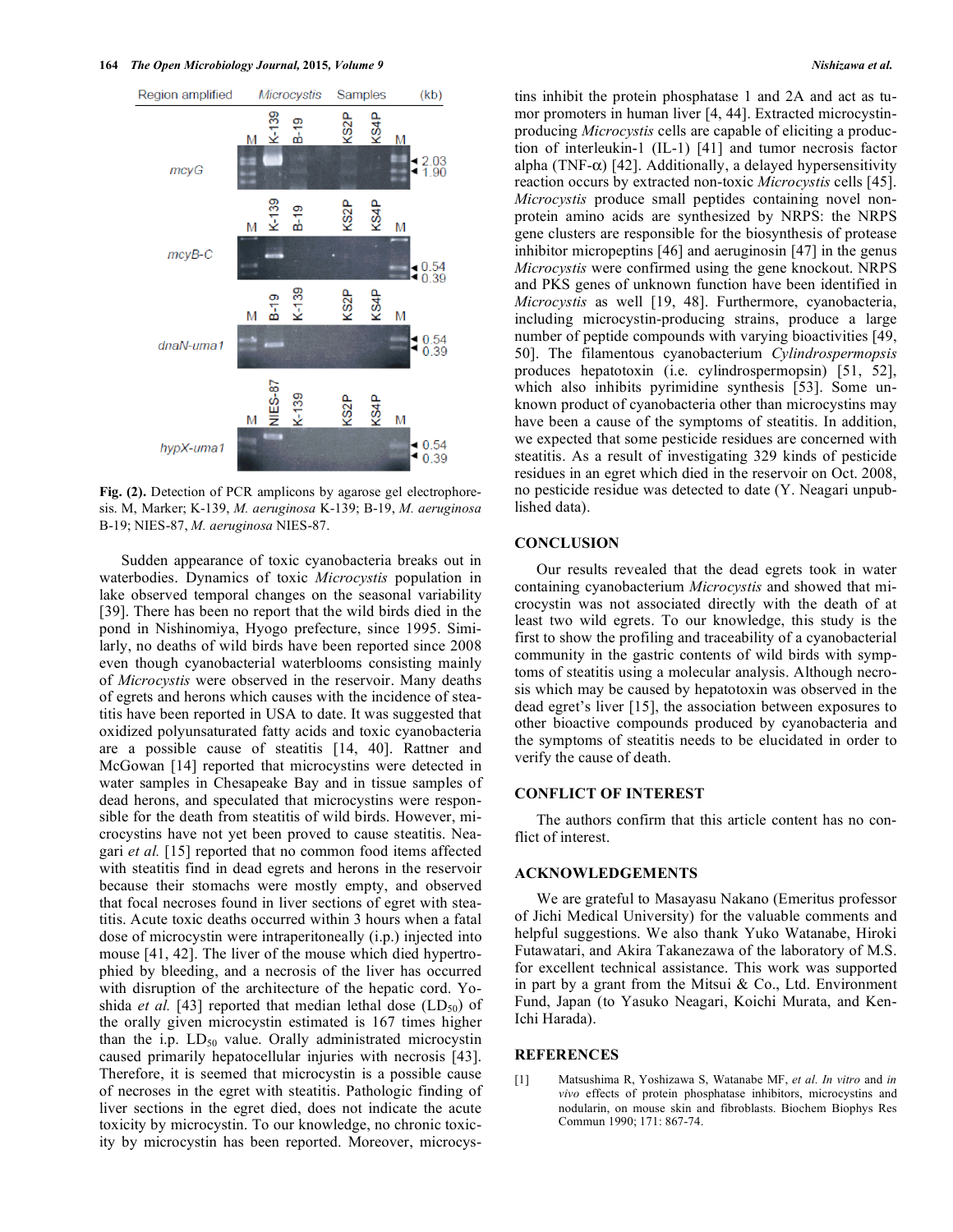- [2] Sivonen K, Jones G. Cyanobacterial toxins. In: Chorus I, Bartram J, Eds. London: WHO, E and FN Spon, 1999; pp. 41-111.
- [3] MacKintosh C, Beattie KA, Klumpp S, Cohen P, Codd GA. Cyanobacterial microcystin-LR is a potent and specific inhibitor of protein phosphatases 1 and 2A from both mammals and higher plants. FEBS Lett 1990; 264: 187-92.
- [4] Nishiwaki-Matsushima R, Ohta T, Nishiwaki S, *et al.* Liver tumor promotion by the cyanobacterial cyclic peptide toxin microcystin-LR. J Cancer Res Clin Oncol 1992; 118: 420-4.
- [5] Carmichael WW. The toxins of cyanobacteria. Sci Am 1994; 270: 64-72.
- [6] Nishizawa T, Asayama M, Fujii K, Harada K-I, Shirai M. Genetic analysis of the peptide synthetase genes for a cyclic heptapeptide microcystin in *Microcystis* spp. J Biochem 1999; 126: 520-9.
- [7] Nishizawa T, Ueda A, Asayama M, *et al.* Polyketide synthase gene coupled to the peptide synthetase module involved in the biosynthesis of the cyclic heptapeptide microcystin. J Biochem 2000; 127: 779-89.
- [8] Tillett D, Dittmann E, Erhard M, von Döhren H, Börner T, Neilan BA. Structural organization of microcystin biosynthesis in *Microcystis aeruginosa* PCC7806: an integrated peptide-polyketide synthetase system. Chem Biol 2000; 7: 753-64.
- [9] Christiansen G, Fastner J, Erhard M, Börner T, Dittmann E. Microcystin biosynthesis in *Planktothrix*: Genes, evolution, and manipulation. J Bacteriol 2003; 185: 564-72.
- [10] Rouhiainen L, Vakkilainen T, Siemer S, Buikema W, Haselkorn R, Sivonen K. Genes coding for hepatotoxic heptapeptides (microcystins) in the cyanobacterium *Anabaena* strain 90. Appl Environ Microbiol 2004; 70: 686-92.
- [11] Jochimsen EM, Carmichael WW, An JS, *et al.* Liver failure and death after exposure to microcystins at a hemodialysis center in Brazil. N Engl J Med 1998; 338: 873-8.
- [12] Matsunaga H, Harada K-I, Senma M, *et al.* Possible cause of unnatural mass death of wild birds in a pond in Nishinomiya, Japan: sudden appearance of toxic cyanobacteria. Nat Toxins 1999; 7: 81- 4.
- [13] Pavlat J, Beach H, Platter-Rieger FM, Faulkner M. Steatitis in herons and egrets in Southern California. In: Proceedings International wildlife rehabilitation council  $27<sup>th</sup>$  annual conference, International Wildlife Rehabilitation Council, Oakland, California, 2004; pp. 1-6.
- [14] Rattner AB, McGowan CP. Potential hazards of environmental contaminants to avifauna residing in the Chesapeake Bay estuary. Waterbirds 2007; 30: 63-81.
- [15] Neagari Y, Arii S, Udagawa M, *et al.* Steatitis in egrets and herons from Japan. J Wildl Dis 2011; 47: 49-55.
- [16] Liu W-T, Marsh TL, Cheng H, Forney LJ. Characterization of microbial diversity by determining terminal restriction fragment length polymorphism of genes encoding 16S rRNA. Appl Environ Microbiol 1997; 63: 4516-22.
- [17] Marsh TL. Terminal restriction fragment length polymorphism (T-RFLP): An emerging method for characterizing diversity among homologous populations of amplification products. Curr Opin Microbiol 1999; 2: 323-7.
- [18] Nishizawa T, Komatsuzaki M, Kaneko N, Ohta H. Archaeal diversity of upland rice field soils assessed by the terminal restriction fragment length polymorphism method combined with real time quantitative-PCR and a alone library analysis. Microbes Environ 2008; 23: 237-43.
- [19] Nishizawa T, Nishizawa A, Shirai M. The potential of natural secondary metabolites produced by cyanobacteria: Genetic approaches to diversify peptide and polyketide biosynthesis. In: Fujiwara M, Tanaka K, Takahashi H, Eds. Kerala: Research Signpost 2008; pp. 109-121.
- [20] Sato Y, Hosokawa K, Fujimura R, *et al.* Nitrogenase activity (acetylene reduction) of an iron-oxidizing *Leptospirillum* strain cultured as a pioneer microbe from a recent volcanic deposit on Miyake-jima, Japan. Microbes Environ 2009; 24: 291-6.
- [21] Davidson AN, Chee-Sanford J, Lai HY, Ho C-H, Klenzendorf JB, Kirisits MJ. Characterization of bromate-reducing bacterial isolates and their potential for drinking water treatment. Water Res 2011; 45: 6051-62.
- [22] Davidson SK, Powell RJ, Stahl DA. Transmission of a bacterial consortium in *Eisenia fetida* egg capsules. Environ Microbiol 2010; 12: 2277-88.

#### *Microcystis-bloom in an Agricultural Reservoir The Open Microbiology Journal,* **2015***, Volume 9* **165**

- [23] Nilsson WB, Strom MS. Detection and identification of bacterial pathogens of fish in kidney tissue using terminal restriction fragment length polymorphism (T-RFLP) analysis of 16S rRNA genes. Dis Aquat Org 2002; 48: 175-85.
- [24] Nishizawa T, Hanami T, Hirano E, *et al.* Isolation and molecular characterization of a multicellular cyanobacterium, *Limnothrix/Pseudanabaena* sp. strain ABRG5-3. Biosci Biotechnol Biochem 2010; 74: 1827-35.
- [25] Quaak FCA, Kuiper I. Statistical data analysis of bacterial t-RFLP profiles in forensic soil comparisons. Forensic Sci Int 2011; 210: 96-101.
- [26] Lyra C, Hantula J, Vainio E, Rapala J, Rouhiainen L, Sivonen K. Characterization of cyanobacteria by SDS-PAGE of whole-cell proteins and PCR/RFLP of the 16S rRNA gene. Arch Microbiol 1997; 168: 176-84.
- [27] van Gremberghe I, Leliaert F, Mergeay J, *et al.* Lack of phylogeographic structure in the freshwater cyanobacterium *Microcystis aeruginosa* suggests global dispersal. PLoS One 2011; 6: e19561.
- [28] Nübel U, Garcial-Pichel F, Muyzer G. PCR primers to amplify 16S rRNA genes from cyanobacteria. Appl Environ Microbiol 1997; 63: 3327-32.
- [29] Valério E, Chambel L, Paulino S, Faria N, Pereira P, Tenreiro R. Molecular identification, typing and traceability of cyanobacteria from freshwater reservoirs. Microbiology 2009; 155: 642-56.
- [30] Shirai M, Matsumaru K, Ohtake A, Takamura Y, Aida T, Nakano M. Development of a solid medium for growth and isolation of axenic *Microcystis* strains (cyanobacteria). Appl Environ Microbiol 1989; 55: 2569-71.
- [31] Shyu C, Soule T, Bent SJ, Foster JA, Forney LJ. MiCA: a webbased tool for the analysis of microbial communities based on terminal-restriction fragment length polymorphisms of 16S and 18S rRNA genes. Microb Ecol 2007; 53: 562-70.
- [32] Kanagawa T. Bias and artifacts in multitemplate polymerase chain reactions (PCR). J Biosci Bioeng 2003; 96: 317-23.
- [33] Kurata S, Kanagawa T, Yamada K, *et al.* Fluorescent quenchingbased quantitative detection of specific DNA/RNA using a  $BODIPY^*$  FL-labeled probe or primer. Nucleic Acids Res 2001; 29: e34.
- [34] Kurata S, Kanagawa T, Magariyama Y, *et al.* Reevaluation and reduction of a PCR bias caused by reannealing of templates. Appl Environ Microbiol 2004; 70: 7545-9.
- [35] Nishizawa T, Zhaorigetu, Komatsuzaki M, Kaneko N, Ohta H. Molecular characterization of fungal communities in non-tilled, cover-cropped upland rice field soils. Microbes Environ 2010; 25: 204-10.
- [36] Noguchi T, Shinohara A, Nishizawa A, *et al.* Genetic analysis of the microcystin biosynthesis gene cluster in *Microcystis* strains from four bodies of eutrophic water in Japan. J Gen Appl Microbiol 2009; 55: 111-23.
- [37] Nishizawa T, Nishizawa A, Asayama M, Harada K-I, Shirai M. Diversity within the microcystin biosynthetic gene clusters among the genus *Microcystis.* Microbes Environ 2007; 22: 380-90.
- [38] Tooming-Klunderud A, Mikalsen B, Kristensen T, Jakobsen KS. The mosaic structure of the *mcyABC* operon in *Microcystis*. Microbiology 2008; 154: 1886-99.
- [39] Yoshida M, Yoshida T, Takashima Y, Hosoda N, Hiroishi S. Dynamics of microcystin-producing and non-microcystin-producing *Microcystis* populations is correlated with nitrate concentration in a Japanese lake. FEMS Microbiol Lett 2007; 266: 49-53.
- [40] Wong E, Mikaelian I, Desnoyers M, Fitzgerald G. Pansteatitis in a free-ranging Red-tailed Hawk (*Buteo jamaicensis*). J Zoo Wildl Med 1999; 30: 584-6.
- [41] Nakano M, Nakano Y, Saito-Taki T, *et al.* Toxicity of *Microcystis aeruginosa* K-139 strain. Microbiol Iimmunol 1989; 33: 787-92.
- [42] Ohtake A, Shirai M, Aida T, *et al.* Toxicity of *Microcystis* species isolated from natural blooms and purification of the toxin. Appl Environ Microbiol 1989; 55: 3202-7.
- [43] Yoshida T, Makita Y, Nagata S, *et al.* Acute oral toxicity of microcystin-LR, a cyanobacterial hepatotoxin, in mice. Nat Toxins 1997; 5: 91-5.
- [44] Carmichael WW. Toxic *Microcystis* and the environment. In: Watanabe MF, Harada K, Carmichael WW, Fujiki H, Eds. Boca Raton, Florida, CRC Press, 1996; pp. 1-11.